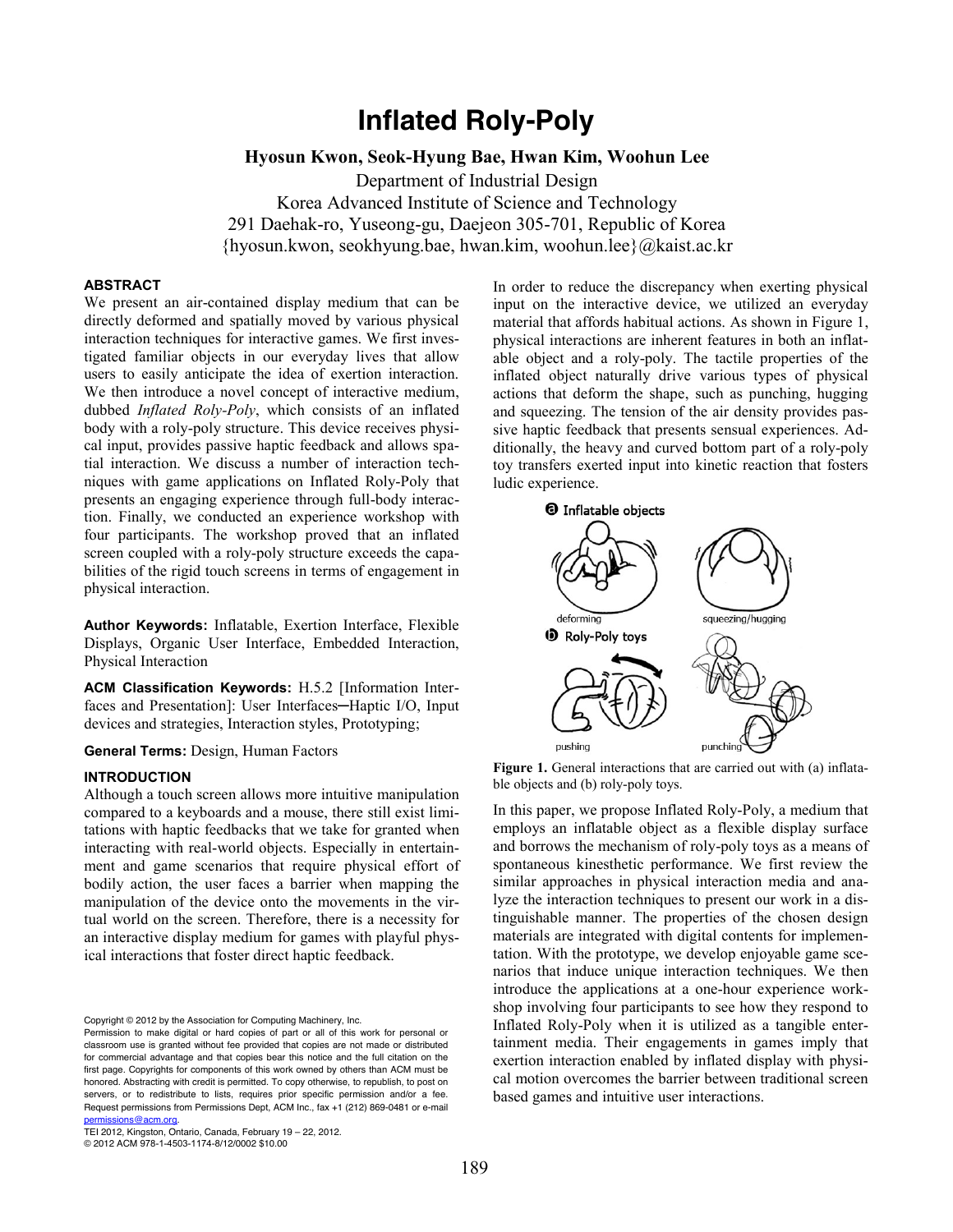#### **RELATED WORK**

#### **Deformable Display**

Designing directly deformable surfaces has been explored in various approaches in the realm of organic user interface [\[1\]](#page-3-0). Advancements in projector technology and touch sensing software encouraged designers to apply displays to objects and not be confined to rigid LCD screens. Khronos Projector [\[2\]](#page-3-1) expressed that the tissue-based flexible screen efficiently assists direct manipulation. Once the material of the screen becomes flexible, its form factor can also be varied as an inflatable object. Multi-Touch Sphere [\[3\]](#page-3-2) is a huge inflatable sphere built with a 360-degree projection and fish-eye camera mounted inside. Touch related applications like painting and drawing on the inflatable screen offers artistic expressions with tactile feedback. The form factor of the screen is more dynamically adjustable in Inflatable Multi-Touch Display [\[4\]](#page-3-3). It deforms its surface curve to convex or concave shape by inflation and deflation in accordance with the displayed contents and the context of the user task. Existing works demonstrate benefits of coupling input and output together through multi-touch interaction to create an organic user interface with a deformable display. We took the similar implementation method for our flexible multi-touch surface. However, the existing systems only allow interactions with the content in the immobile display surfaces, so that physically exerted input is limited to hand gestures. We present an interactive prototype with a deformable display which additionally entices active full-body movements. Inflated Roly-Poly enables playful kinesthetic interactions by allowing more freedom in dynamic motions. Compared to screen-based applications, it is better suited for physical entertainment scenarios.

#### **Exertion and Spatial Interaction**

Exertion interaction is poorly facilitated in screen based games due to safety and implementation issues. Mueller et al. [\[8,](#page-3-4) [9\]](#page-3-5) have been contributed on exertion interaction in leveraging the benefits of physical exercise and sports games in HCI. Microsoft Kinect and Nintendo Wii are existing attempts to apply full-body movement and exertion interaction in real space for various game applications. However, these two systems lack haptic feedback and the involvement level is lowered. The user swings the arm in the air in order to compete with his competitor in the screen but only the virtual feedback is given. Our prototype overcomes this weakness with inflated display coupled with a movable roly-poly structure, as the user's bodily movements in real space drive haptic feedback. Tilting table [\[5\]](#page-3-6) is a movable screen which allows user interaction to influence both the virtual content and the physical orientation. However the user's physical interaction is limited to tilting only. Inflated Roly-Poly, on the other hand, has more degrees of freedom in movement such as rotation and slide, in order to enable richer interaction scenarios.

#### **DESIGN**

Our goal in building Inflated Roly-Poly is to create an enjoyable experience with friendly materials and a playful form factor design, which builds upon the umbrella concept of 'embedded interaction'. We considered two main features in designing the prototype: the shape of the medium and the interaction techniques. By combining an organic shaped inflated body with a heavy, round bottom that makes the device inherently instable, we assume that it would effectively entice physical interaction.

The inflated body's surface needs to be implemented as a touch sensitive display in order to support intuitive manipulation with tactile feedback. When digital content is integrated with the tangible inflated body, it should provide a cue for deformability under intense force. This is rather new to traditional computer interfaces. Since deformation is caused by pressure, we use an air pressure sensor to detect when and how much force has been applied by the user.

When exertion inputs are applied to the device, the user expects to be provided with both visual and kinetic reaction. We maximized the benefit of a roly-poly's mechanism. It is a self-stabilizing device with tilt and rotation. This physical property of Inflated Roly-Poly invites the user to actively play with the prototype by moving around it or by displacing it. We anticipate that the user would appreciate the benefit of the integration of haptic, visual and kinesthetic feedback following an exertion input.

#### **IMPLEMENTATION**

#### **Hardware**

The basic configuration of the prototype is a white PVC inflatable balloon tube mounted on a heavy hemispheric bottom, as illustrated in [Figure 2](#page-1-0) (a).



<span id="page-1-0"></span>**Figure 2.** (a) External structure and (b) internal structure and components.

*Size*

The height and size of the prototype need to be such that people can easily reach it with their arms stretched during a game experience. Thus, the total height of the prototype measures 1065mm and the diameter of the top surface measures 430mm.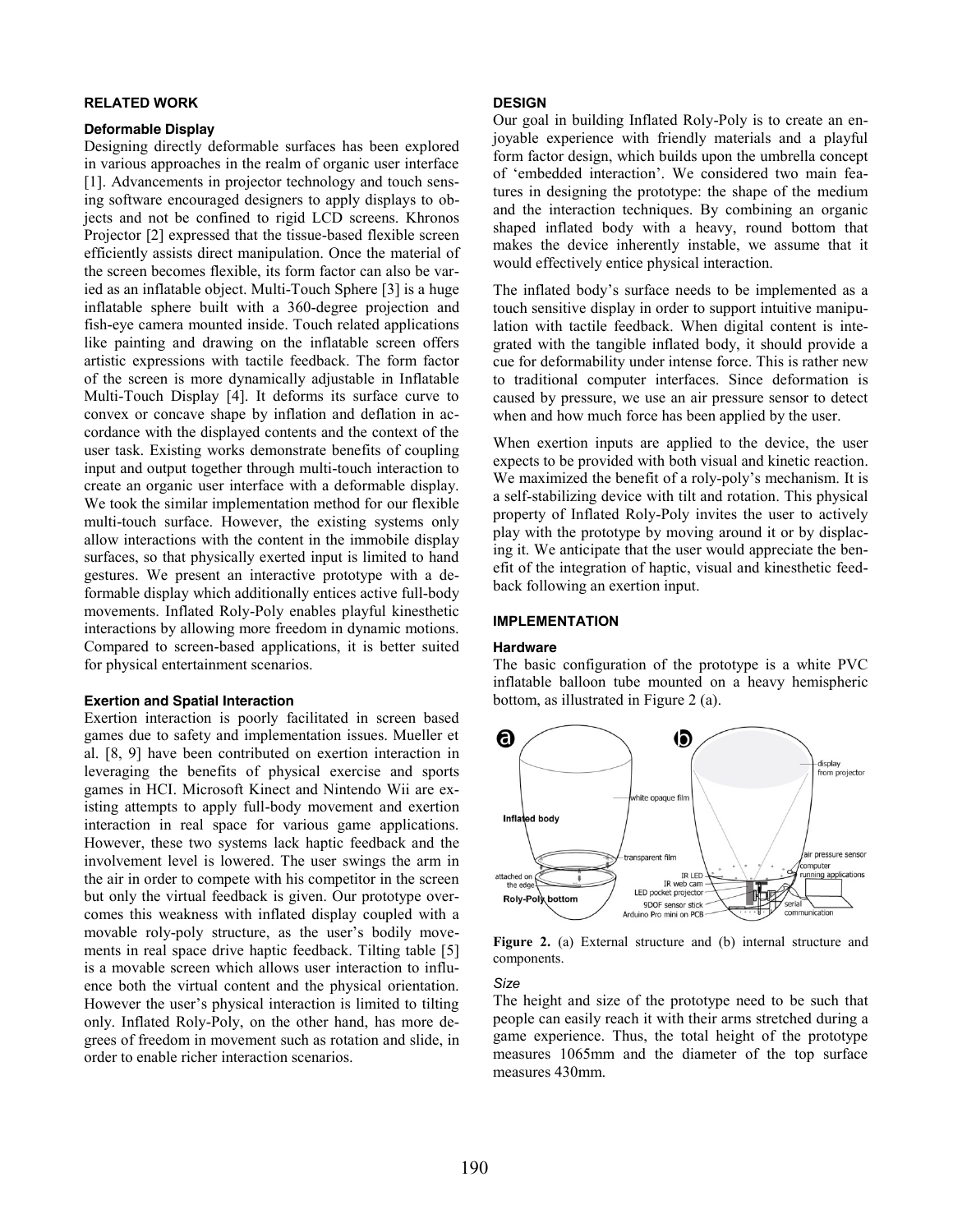### *Input*

Inflated Roly-Poly uses a flexible multi-touch surface, which comprises of an IR web-cam and a projector underneath the inflated body [\(Figure 2](#page-1-0) (b)). An air pressure sensor (MPXH6115A6T1CT, 15 to 115kPa) is embedded inside of the inflated body to detect any deformation caused by pressure input. This has proven to be superior to the use of a movement-tracking web-cam, since pressure is exerted not only from the top surface, in the view of the camera, but also from anywhere else of the inflated body. A 9 DOF sensor stick (SEN-10724) is used to detect the movement of the hemispherical bottom of the prototype. The sensor stick detects tilting, rotating angle and direction of the prototype, and sends pitch, roll and yaw data to the CPU.

#### *Output*

The inflated body has transparent film on the bottom to enable clear vision of the web-cam and to project the digital image directly on the white, opaque surface on top and on the sides of the body, from the inside. The LED pocket projector (Vivitek, Qumi) is utilized to deliver a clear visual feedback with brightness level up to 300 lumens. It is connected to a separate power supply (AC 100-240V, 50/60Hz). Arduino Pro Mini (Atmega328/3.3V) facilitates serial communication between the sensors and computer (Intel® Core<sup>TM</sup>2 Quad CPU Q9400 @ 2.66GHz, 4.00GM (RAM)) via USB connection.

## **Software**

In order to integrate the data from all the sensors and to produce an interactive visual feedback, we used Processing, an open-source programming language which specializes in visual design projects. We used reacTIVision [\[7\]](#page-3-7), an opensource tracking library, to detect the touch location of fingers. The library is very helpful as it provides an easy calibration method for non-planar surfaces.

## **INTERACTION**

We developed a number of physical interaction techniques that employ full-body interaction. Gestures are categorized according to the body parts that perform the interaction.

#### **Body**

When we meet our beloved characters displayed on the inflated body, we may hug it. This hugging interaction was uncomfortable in standard rigid surfaces. Inflated Roly-Poly is made up of a volumetric air tube, and its softness encourages us to use the whole body, including arms and legs for interaction. We may tilt and rotate the display when navigate through 3D space or 2D maps. In game-related applications our prototype may act like a joystick. Moreover, it gives more freedom in manipulation technique than a standard joystick which does not support axial rotation.

#### **Fist**

Punching is a useful gesture in real-world physical games or sports, and provides fun and engaging experiences. In a conventional setting, it is a very unusual type of physical input as we cannot apply directly on typical rigid display surfaces. Inflated Roly-Poly reacts on punch with both passive haptic feedback and kinetic motion. The intensity of the applied punch brings various physical reactions, from swinging to shifting.

## **Hand**

One of the attractive and distinguishing interaction techniques of the Inflated Roly-Poly is deformability. We can directly deform the volumetric shape by exerting pressure. We can squeeze the inflated display by one or both hands when modeling a virtual 3D object or distorting an image and the perception of tactile feedback allows a more intuitive, self-instructive interaction. Tapping or pushing is another type of interaction generated by a hand that can be utilized on our prototype.

#### **Finger tips**

We generally use finger tips in tasks that require subtle, continuous manipulation. For example, a slider allows a more detailed and intuitive control over speaker volume compared to up/down buttons. Due to its flexibility, Inflated Roly-Poly induces poking or pinching gestures, which, with haptic feedback helps intuitive, delicate manipulation.

#### **APPLICATION SCENARIOS**

We propose game scenarios that differentiate Inflated Roly-Poly from other interactive media. We aim to present applications that exploit the suggested interactions discussed in the previous section.

#### **Squash Game**

A ball is bouncing off from every side of the virtual walls in 3D room. When it bounces up to the display, the user smashes the ball to the other wall so that it bounces to another direction [\(Figure 3\)](#page-2-0). Its tangibility provides a rich haptic feedback as the user actually smashes the display to hit the ball. Firmness of the balloon transfers the amount of required power when hitting the ball into passive haptic feedback.

<span id="page-2-0"></span>

**Figure 3.** Punching the squash ball reflects it to the opposite direction.